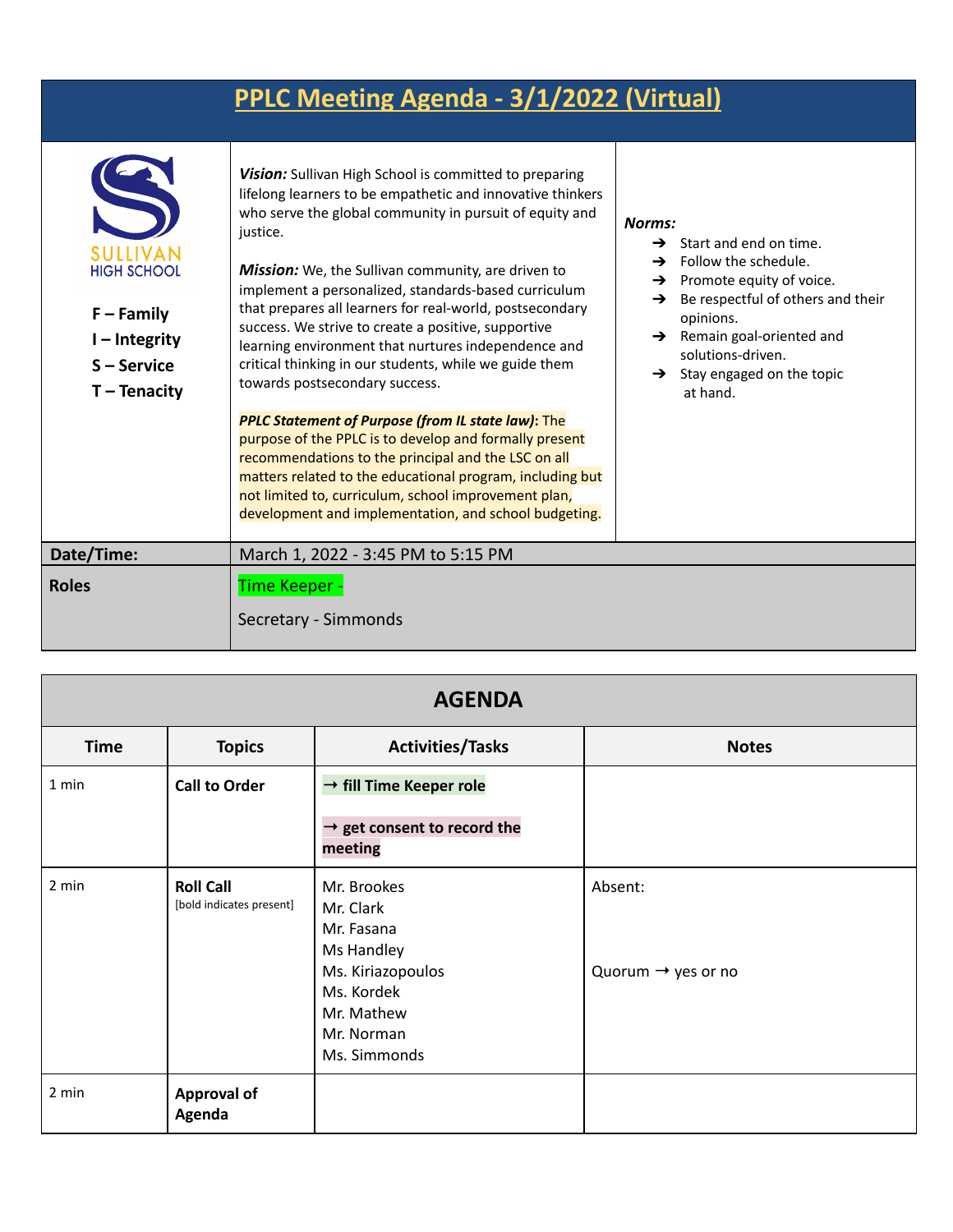| 5 min      | <b>Approval of</b><br><b>Previous</b><br><b>Meeting's</b><br><b>Minutes</b> | Minutes from 2/15/2022 Meeting |  |
|------------|-----------------------------------------------------------------------------|--------------------------------|--|
| 10 minutes | <b>Public Comment</b><br>*2 minutes per<br>speaker                          |                                |  |

| 10 minutes $\rightarrow$ Quick Rundown: Old Business (Non-Committee) & New Business |                                                    |                                   |
|-------------------------------------------------------------------------------------|----------------------------------------------------|-----------------------------------|
| <b>Issue</b>                                                                        | Last Update/Action Item(s) or<br>Recommendation    | <b>Notes, Comments, Questions</b> |
| <b>Old Business</b><br>CIWP self-evaluation                                         | Generate ideas to gather staff<br>feedback on CIWP |                                   |

| 45 minutes - Committee Work Time (please have one person capture notes!) |                                                                                                                                                                                                                                                                                        |               |
|--------------------------------------------------------------------------|----------------------------------------------------------------------------------------------------------------------------------------------------------------------------------------------------------------------------------------------------------------------------------------|---------------|
| Committee                                                                | Last Update/Action Item(s)                                                                                                                                                                                                                                                             | <b>Notes</b>  |
| 1. Budget                                                                | $\rightarrow$ Plan committee's work for<br>remainder of year; NOTE: budget<br>may be due BEFORE spring break<br>$\rightarrow$ Last year:<br>Department budgets<br><b>Budget training for PPLC</b><br>School budget (see<br>timeline & reflections)<br><b>Budgeteers docs from SY21</b> | $\rightarrow$ |
| 2. Curriculum                                                            | Personalized Honors for Sem 2<br>AP classes at Sullivan                                                                                                                                                                                                                                | $\rightarrow$ |
| 3. Hiring                                                                | Model 3 Hiring Process $\rightarrow$<br>remaining tasks to make it fully<br>functional                                                                                                                                                                                                 | $\rightarrow$ |

| <b>15 minutes</b> - Committee Report Back |                                  |  |
|-------------------------------------------|----------------------------------|--|
| <b>Committee</b>                          | <b>Action Items / Next Steps</b> |  |